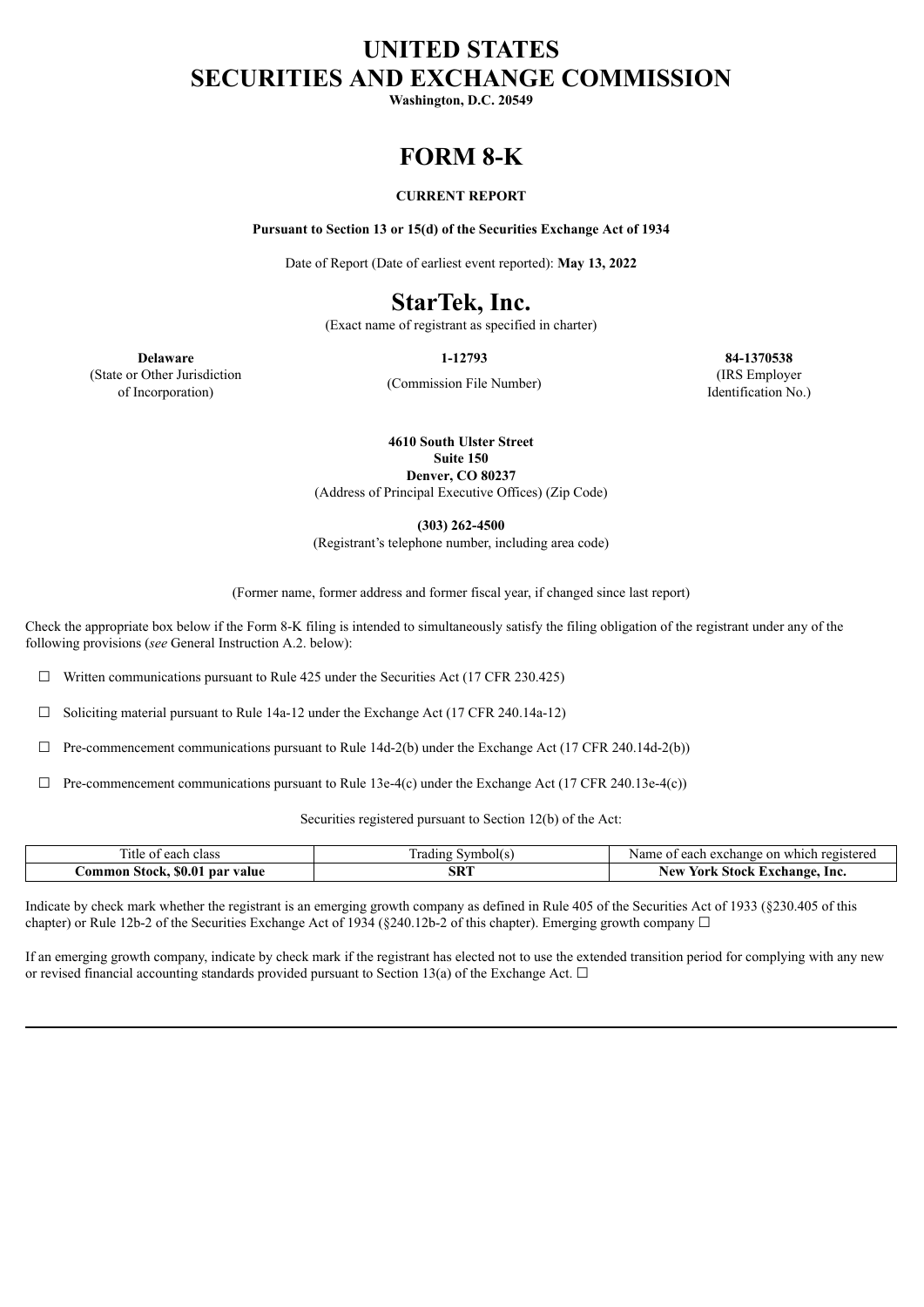### Item 5.02 Departure of Directors or Certain Officers; Election of Directors; Appointment of Certain Officers; Compensatory Arrangements of **Certain Officers.**

On May 13, 2022, StarTek, Inc. (the "Company") entered into an updated form of indemnification agreement with its directors (the "Indemnification Agreement") with an effective date as of the date that each director joined the board. The Indemnification Agreement was entered into in order to incorporate certain updates that reflect current market indemnification practices and will supersede any previous indemnification agreement entered into by the Company with the respective director. As is the case with the Company's previous form of indemnification agreement, the Indemnification Agreement requires the Company to indemnify the counterparty, to the fullest extent permitted by law, for certain expenses, including attorneys' fees, judgments, penalties, fines and settlement amounts actually and reasonably incurred in any action or proceeding arising out of such party's status as a service provider to the Company or one of its subsidiaries or any other company or enterprise to which service is provided at the Company's request. The foregoing summary and description of the provisions of the Indemnification Agreement does not purport to be complete and is qualified in its entirety by reference to the full text of the Indemnification Agreement, a copy of which is filed as Exhibit 10.1 with this Current Report on Form 8-K and is incorporated herein by reference.

# **Item 9.01 Financial Statements and Exhibits.**

| Exhibit Number | <b>Exhibit Description</b>                                                  |
|----------------|-----------------------------------------------------------------------------|
| 10.1           | Form of Indemnification Agreement                                           |
| 104            | Cover Page Interactive Data File (embedded within the Inline XBRL document) |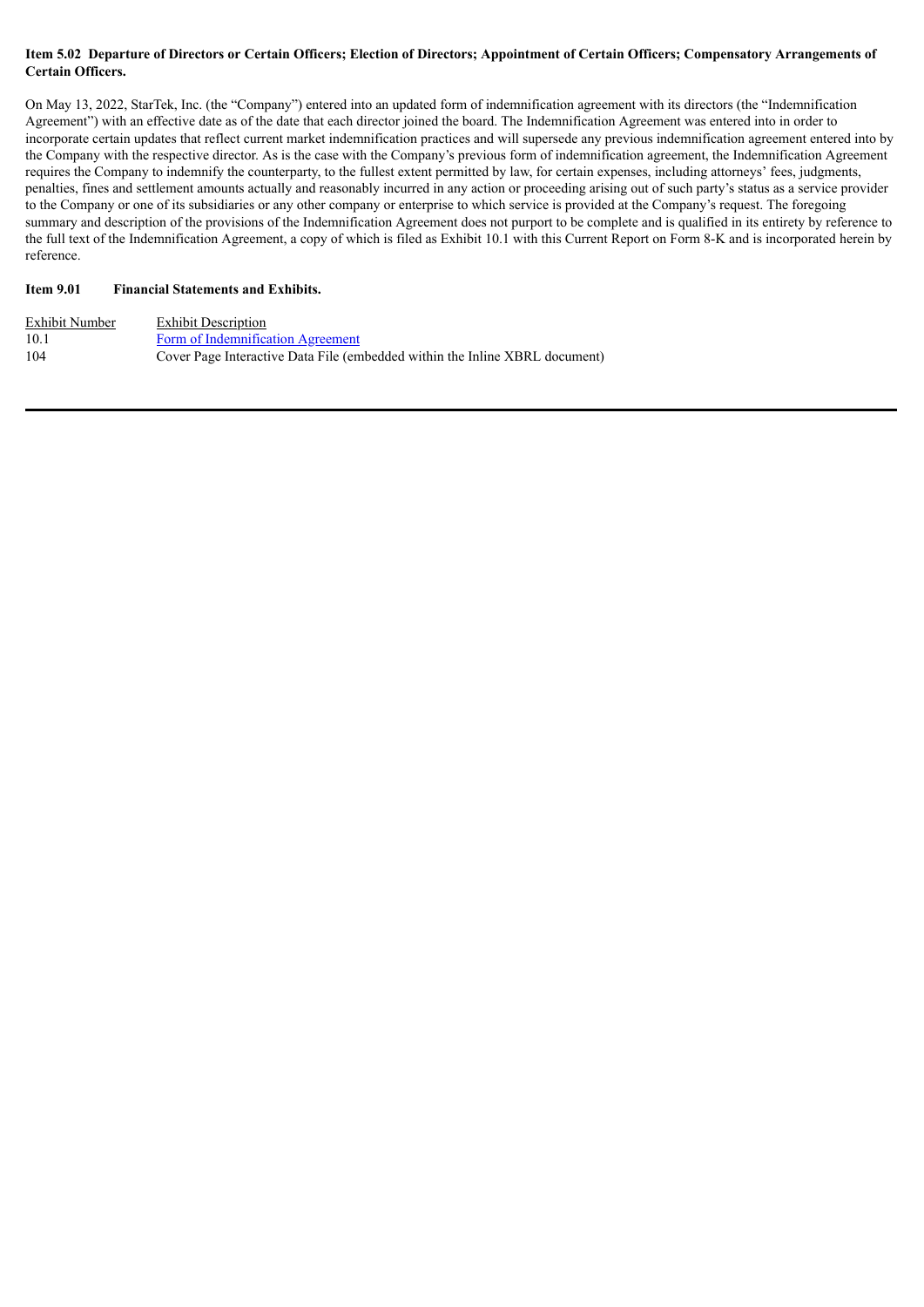# **SIGNATURES**

Pursuant to the requirements of the Securities Exchange Act of 1934, the registrant has duly caused this report to be signed on its behalf by the undersigned hereunto duly authorized.

STARTEK, INC.

Date: May 16, 2022

By:  $\frac{\sqrt{s}}{\sqrt{B}}$  Bharat Rao

President and Chief Executive Officer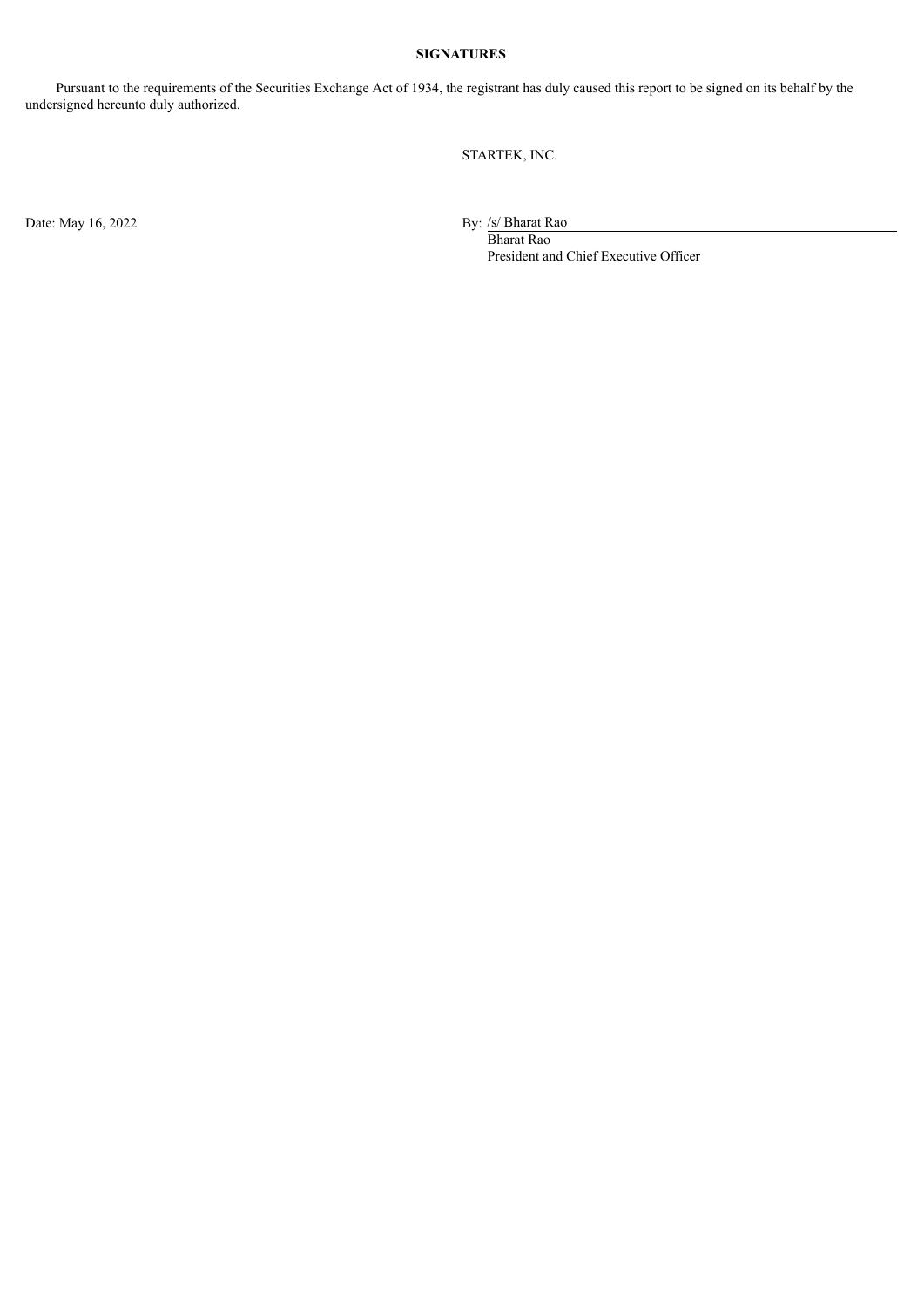# **INDEMNIFICATION AGREEMENT**

<span id="page-3-0"></span>**INDEMNIFICATION AGREEMENT (the** "**Agreement**"**)**, is executed on May 13, 2022 (the "Signing Date") to be effective as of [commencement date of board service] (the "Effective Date"), between StarTek, Inc., a Delaware corporation (the "Company"), and [director] ("Indemnitee").

WHEREAS, qualified persons are reluctant to serve corporations as directors or officers unless they are provided with broad indemnification and insurance against claims arising out of their service to and activities on behalf of the corporations; and

WHEREAS, the Company has determined that attracting and retaining such persons is in the best interests of the Company's stockholders and that it is reasonable, prudent and necessary for the Company to indemnify such persons to the fullest extent permitted by applicable law and to provide reasonable assurance regarding insurance;

NOW, THEREFORE, the Company and Indemnitee hereby agree as follows:

- 1. Defined Terms; Construction.
	- (a) Defined Terms. As used in this Agreement, the following terms shall have the following meanings:

"Change in Control" means, and shall be deemed to have occurred if, on or after the date of this Agreement, (i) any "person" (as such term is used in Sections 13(d) and 14(d) of the Securities Exchange Act of 1934, as amended), other than a trustee or other fiduciary holding securities under an employee benefit plan of the Company or any of its subsidiaries acting in such capacity, is or becomes the "beneficial owner" (as defined in Rule 13d-3 under said Act), directly or indirectly, of securities of the Company representing more than 50% of the total voting power represented by the Company's then outstanding Voting Securities, (ii) during any period of two consecutive years, individuals who at the beginning of such period constitute the board of directors of the Company and any new director whose election by the board of directors of the Company or nomination for election by the Company's stockholders was approved by a vote of at least two thirds (2/3) of the directors then still in office who either were directors at the beginning of the period or whose election or nomination for election was previously so approved, cease for any reason to constitute a majority thereof, (iii) the stockholders of the Company approve a merger or consolidation of the Company with any other corporation other than a merger or consolidation that would result in the Voting Securities of the Company outstanding immediately prior thereto continuing to represent (either by remaining outstanding or by being converted into Voting Securities of the surviving entity) at least 50% of the total voting power represented by the Voting Securities of the Company or such surviving entity outstanding immediately after such merger or consolidation, (iv) the stockholders of the Company approve a plan of complete liquidation of the Company or an agreement for the sale or disposition by the Company of (in one transaction or a series of related transactions) all or substantially all of its assets, or (v) the Company shall file or have filed against it, and such filing shall not be dismissed, any bankruptcy, insolvency or dissolution proceedings, or a trustee, administrator or creditors committee shall be appointed to manage or supervise the affairs of the Company.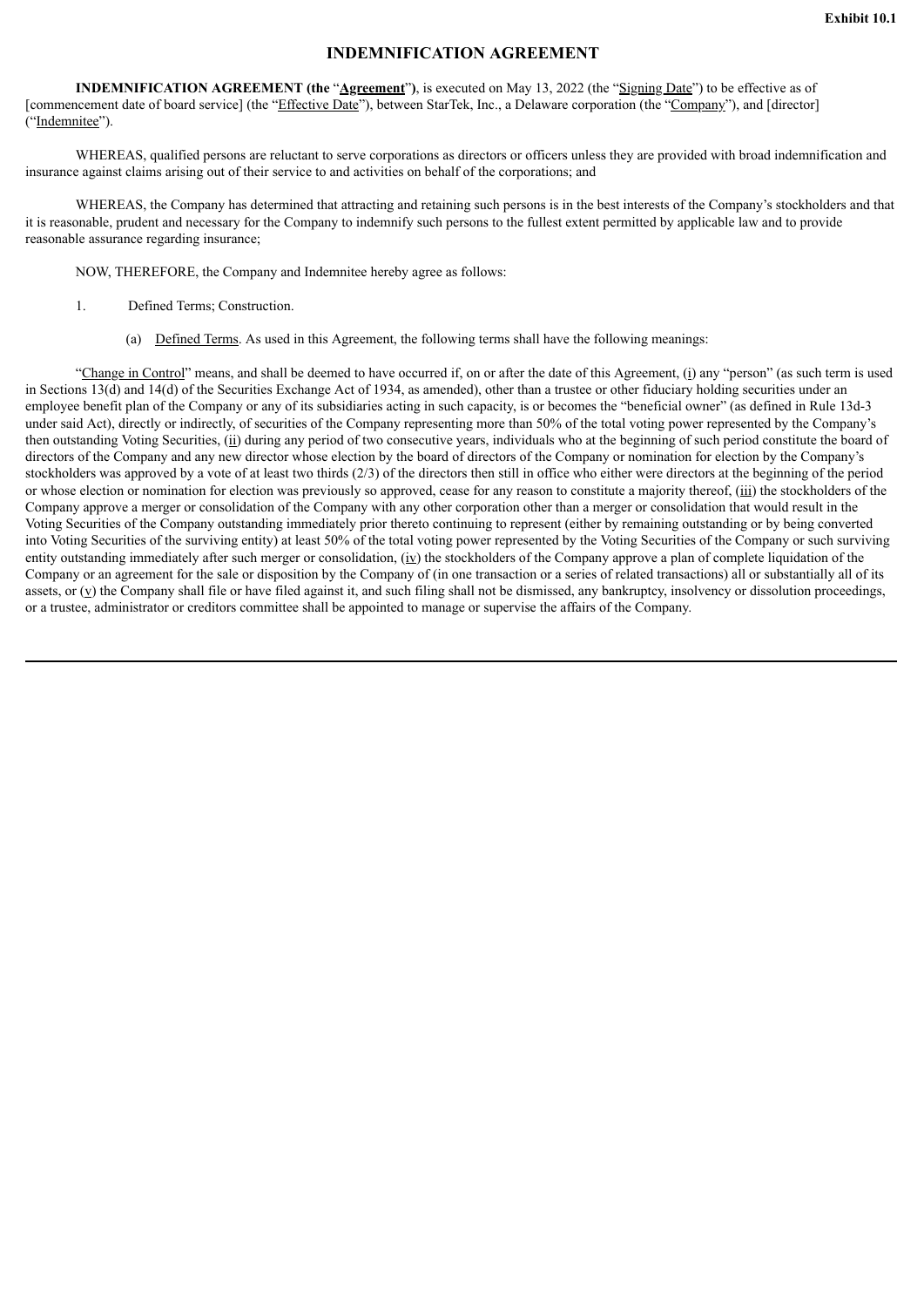"Corporate Status" means the status of a person who is or was a director (or a member of any committee of a board of directors), officer, employee or agent (including without limitation a manager of a limited liability company) of the Company or any of its subsidiaries, or of any predecessor thereof, or is or was serving at the request of the Company as a director (or a member of any committee of a board of directors), officer, employee or agent (including without limitation a manager of a limited liability company) of another corporation, limited liability company, partnership, joint venture, trust or other enterprise, or of any predecessor thereof, including service with respect to an employee benefit plan, including as a deemed fiduciary thereto.

"Determination" means a determination that either  $(x)$  there is a reasonable basis for the conclusion that indemnification of Indemnitee is proper in the circumstances because Indemnitee met a particular standard of conduct (a "Eavorable Determination") or  $(y)$  there is no reasonable basis for the conclusion that indemnification of Indemnitee is proper in the circumstances because Indemnitee met a particular standard of conduct (an "Adverse") Determination"). An Adverse Determination shall include the decision that a Determination was required in connection with indemnification and the decision as to the applicable standard of conduct.

"DGCL" means the General Corporation Law of the State of Delaware, as amended from time to time.

"Expenses" means direct and indirect costs, fees and expenses of any nature and type whatsoever, including all attorneys' fees and expenses, retainers, court, arbitration and mediation costs, transcript costs, fees of experts, bonds, witness fees, costs of collecting and producing documents, travel expenses, duplicating costs, printing and binding costs, telephone charges, postage, delivery service fees and all other disbursements or expenses of the types customarily incurred in connection with prosecuting, defending, preparing to prosecute or defend, investigating, being or preparing to be a witness in, appealing or otherwise participating in a Proceeding.

"Independent Legal Counsel" means an attorney or firm of attorneys competent to render an opinion under the applicable law, selected in accordance with the provisions of Section 5(e), who has not otherwise performed any services for the Company or any of its subsidiaries or for Indemnitee within the last three years (other than with respect to matters concerning the rights of Indemnitee under this Agreement or of other Indemnitees under indemnity agreements similar to this Agreement).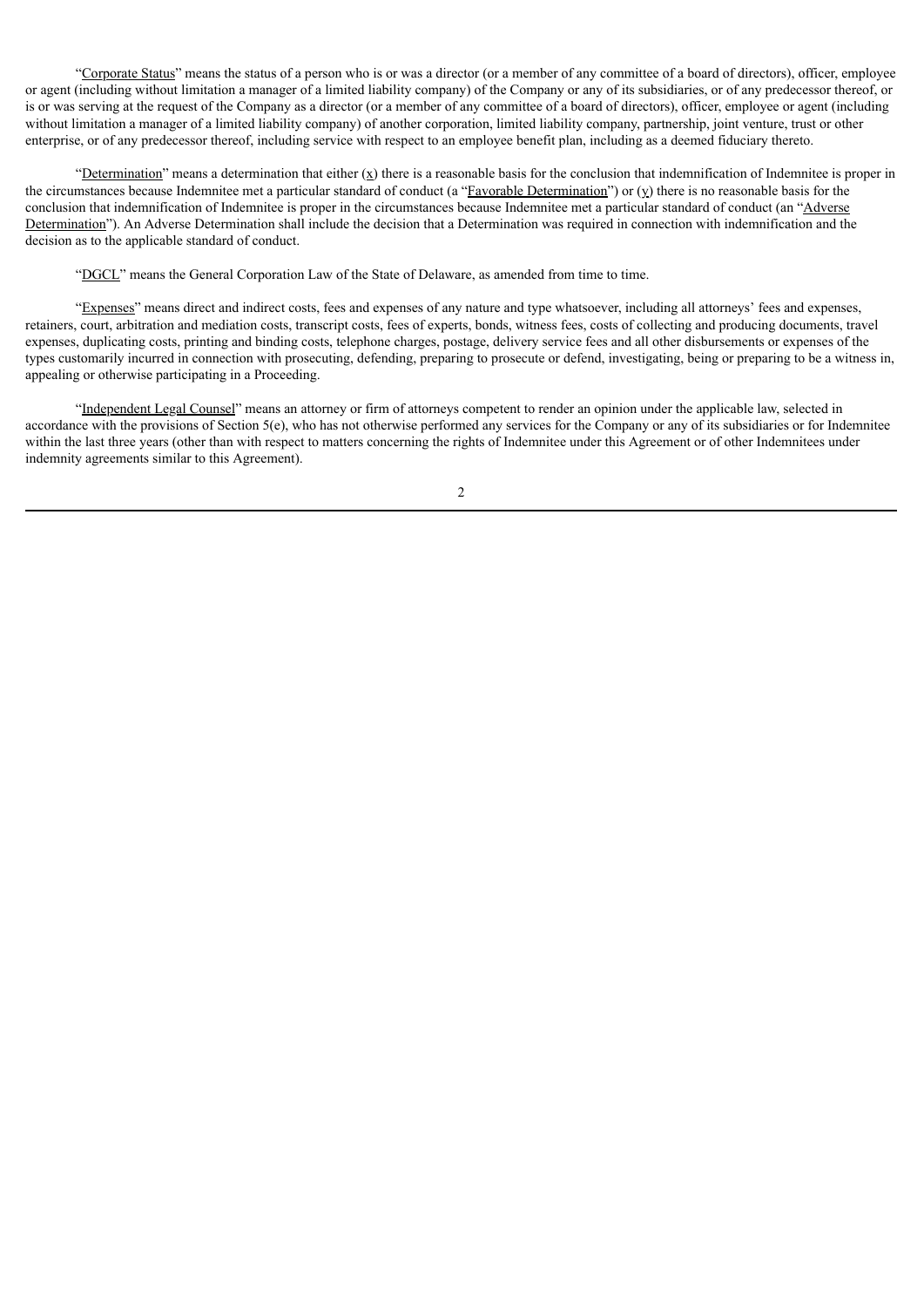"Proceeding" means a threatened, pending or completed action, suit or proceeding, whether civil, criminal, administrative or investigative, including without limitation a claim, demand, discovery request, formal or informal investigation, inquiry, administrative hearing, arbitration or other form of alternative dispute resolution, including an appeal from any of the foregoing.

"Voting Securities" means any securities of the Company that vote generally in the election of directors.

(b) Construction. For purposes of this Agreement,

(i) References to the Company and any of its "subsidiaries" shall include any corporation, limited liability company, partnership, joint venture, trust or other entity or enterprise that before or after the date of this Agreement is party to a merger or consolidation with the Company or any such subsidiary or that is a successor to the Company as contemplated by Section 8(d) (whether or not such successor has executed and delivered the written agreement contemplated by Section 8(d)).

(ii) References to "fines" shall include any excise taxes assessed on Indemnitee with respect to an employee benefit plan.

(iii) References to a "witness" in connection with a Proceeding shall include any interviewee or person called upon to produce documents in connection with such Proceeding.

#### 2. Agreement to Serve.

Indemnitee agrees to serve as a director or officer of the Company or one or more of its subsidiaries and in such other capacities as Indemnitee may serve at the request of the Company from time to time, and by its execution of this Agreement the Company confirms its request that Indemnitee serve as a director or officer and in such other capacities. Indemnitee shall be entitled to resign or otherwise terminate such service with immediate effect at any time, and neither such resignation or termination nor the length of such service shall affect Indemnitee's rights under this Agreement. This Agreement shall not constitute an employment agreement, supersede any employment agreement to which Indemnitee is a party or create any right of Indemnitee to continued employment or appointment.

## 3. Indemnification.

(a) General Indemnification. The Company shall indemnify Indemnitee, to the fullest extent permitted by applicable law in effect on the date hereof or as amended to increase the scope of permitted indemnification, against Expenses, losses, liabilities, judgments, fines, penalties and amounts paid in settlement (including all interest, assessments and other charges in connection therewith) incurred by Indemnitee or on Indemnitee's behalf in connection with any Proceeding in any way connected with, resulting from, relating to or by reason of the Indemnitee's Corporate Status.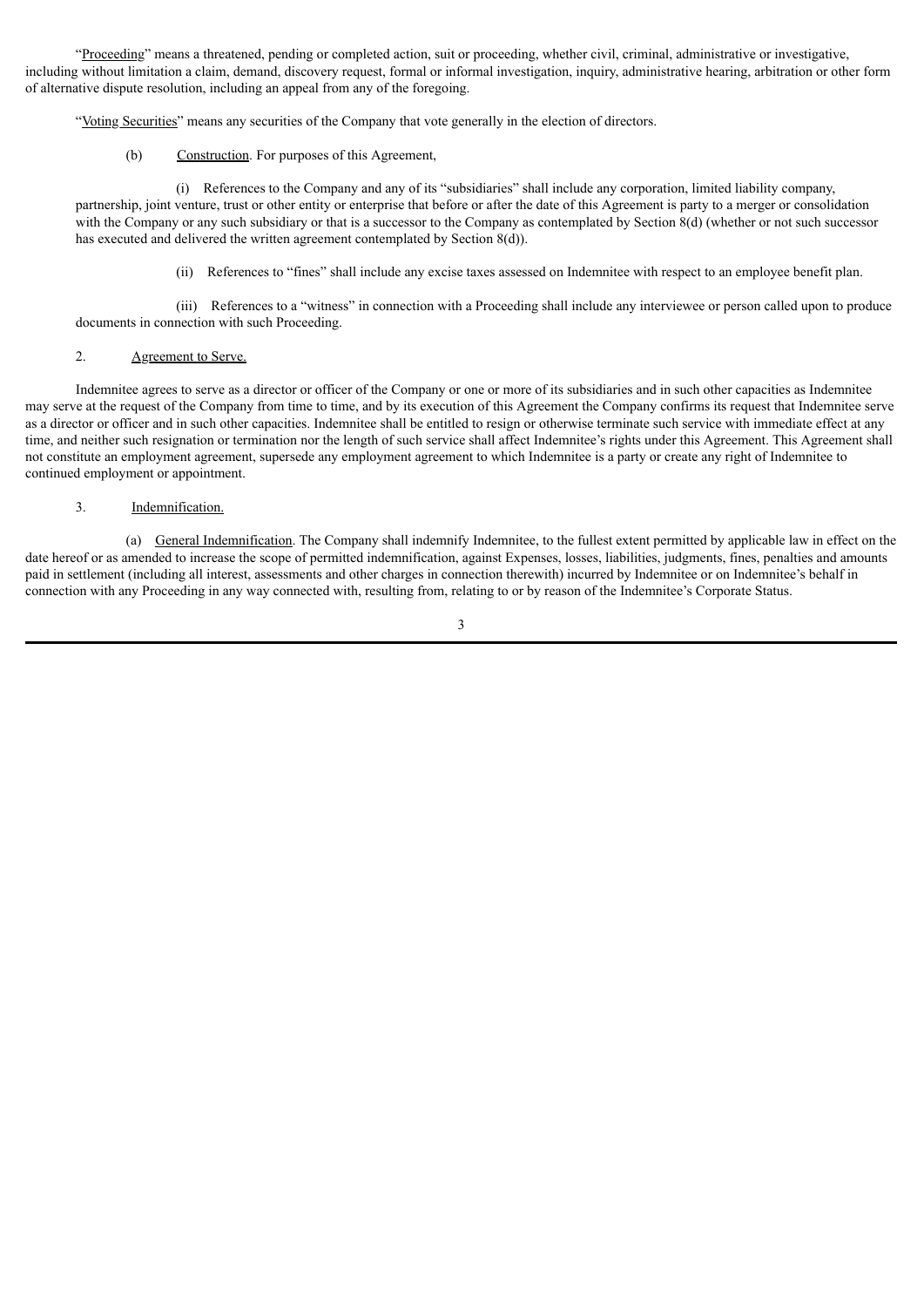(b) Additional Indemnification Regarding Expenses. Without limiting the foregoing, in the event any Proceeding is initiated by Indemnitee or the Company or any of its subsidiaries to enforce or interpret this Agreement or any rights of Indemnitee to indemnification or advancement of Expenses (or related obligations of Indemnitee) under the Company's or any such subsidiary's certificate of incorporation or bylaws or other similar organizational documents, any other agreement to which Indemnitee and the Company or any of its subsidiaries are party, any vote of stockholders or directors of the Company or any of its subsidiaries, the DGCL, any other applicable law or any liability insurance policy, the Company shall indemnify Indemnitee against all Expenses incurred by Indemnitee or on Indemnitee's behalf in connection with such Proceeding, whether or not Indemnitee is successful in such Proceeding, except to the extent that the court presiding over such Proceeding determines that material assertions made by Indemnitee in such Proceeding were in bad faith or were frivolous.

(c) Partial Indemnification. If Indemnitee is entitled under any provision of this Agreement to indemnification by the Company for a portion of any Expenses, losses, liabilities, judgments, fines, penalties and amounts paid in settlement incurred by Indemnitee, but not for the total amount thereof, the Company shall nevertheless indemnify Indemnitee for such portion.

(d) Other Rights to Indemnification. The indemnification and advancement of expenses (including attorneys' fees) and costs provided by this Agreement shall not be deemed exclusive of any other rights to which Indemnitee may now or in the future be entitled under the Company's certificate of incorporation or bylaws, any agreement, any vote of stockholders or directors, the DGCL, any other applicable law or any liability insurance policy; provided that (i) to the extent that Indemnitee is entitled to be indemnified by the Company and by any shareholder of the Company or any affiliate (other than the Company and its subsidiaries) of any such shareholder or any insurer under a policy procured by any such shareholder or affiliate, the obligations of the Company hereunder shall be primary and the obligations of such shareholder, affiliate or insurer secondary, and (ii) the Company shall not be entitled to contribution or indemnification from or subrogation against such shareholder, affiliate or insurer.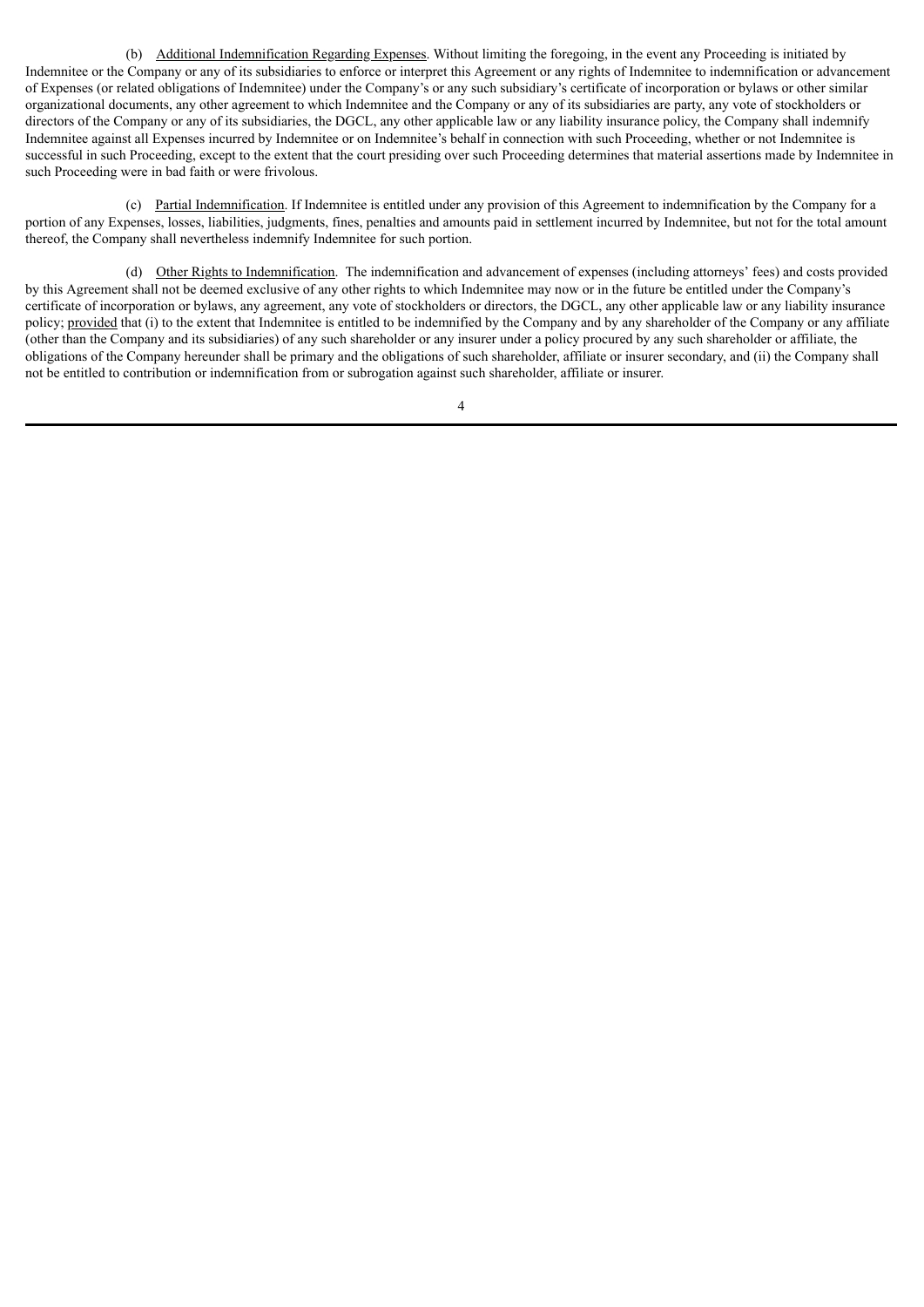(e) Exceptions. Any other provision herein to the contrary notwithstanding, the Company shall not be obligated under this Agreement to indemnify Indemnitee:

(i) For Expenses incurred in connection with Proceedings initiated or brought voluntarily by the Indemnitee and not by way of defense, counterclaim or crossclaim, except  $(\underline{x})$  as contemplated by Section 3(b),  $(y)$  in specific cases if the board of directors of the Company has approved the initiation or bringing of such Proceeding, and  $(z)$  as may be required by law.

(ii) For any profits arising from the purchase and sale by the Indemnitee of securities within the meaning of Section 16(b) of the Securities Exchange Act of 1934, as amended, or any similar successor statute that the Company is entitled thereunder to recover from Indemnitee.

(f) Subrogation. Except as set forth in clause (ii) of the proviso to Section  $3(d)$  of this Agreement, in the event of payment under this Agreement, the Company shall be subrogated to the extent of such payment to all of the rights of recovery of Indemnitee, who shall execute such documents and do such acts as the Company may reasonably request to secure such rights and to enable the Company effectively to bring suit to enforce such rights.

## 4. Advancement of Expenses.

The Company shall pay all Expenses incurred by Indemnitee in connection with any Proceeding in any way connected with, resulting from or relating to Indemnitee's Corporate Status, other than a Proceeding initiated by Indemnitee for which the Company would not be obligated to indemnify Indemnitee pursuant to Section 3(e)(i), in advance of the final disposition of such Proceeding and without regard to whether Indemnitee will ultimately be entitled to be indemnified for such Expenses and without regard to whether an Adverse Determination has been made, except as contemplated by the last sentence of Section 5(f). Indemnitee shall repay such amounts advanced if and to the extent that it shall ultimately be determined in a decision by a court of competent jurisdiction from which no appeal can be taken that Indemnitee is not entitled to be indemnified by the Company for such Expenses. Such repayment obligation shall be unsecured and shall not bear interest. The right to advances under this section shall in all events continue until final disposition of any Proceeding, including any appeal therein. Without limiting the generality or effect of the foregoing, within thirty days after any request by Indemnitee, the Company shall, in accordance with such request (but without duplication), (a) pay such Expenses on behalf of Indemnitee, (b) advance to Indemnitee funds in an amount sufficient to pay such Expenses, or (c) reimburse Indemnitee for such Expenses. In connection with any request for Advances, Indemnitee shall not be required to provide any documentation or information to the extent that the provision thereof would undermine or otherwise jeopardize attorney-client privilege. The Company shall not seek from a court, or agree to, a "bar order" which would have the effect of prohibiting or limiting the Indemnitee's rights to receive advancement of expenses under this Agreement. The Indemnitee shall qualify for advances upon the execution and delivery to the Company of this Agreement, which shall constitute an undertaking providing that the Indemnitee undertakes to the fullest extent permitted by law to repay the advance (without interest) if and to the extent that it is ultimately determined by a court of competent jurisdiction in a final judgment, not subject to further appeal, that Indemnitee is not entitled to be indemnified by the Company. No other form of undertaking shall be required other than the execution of this Agreement.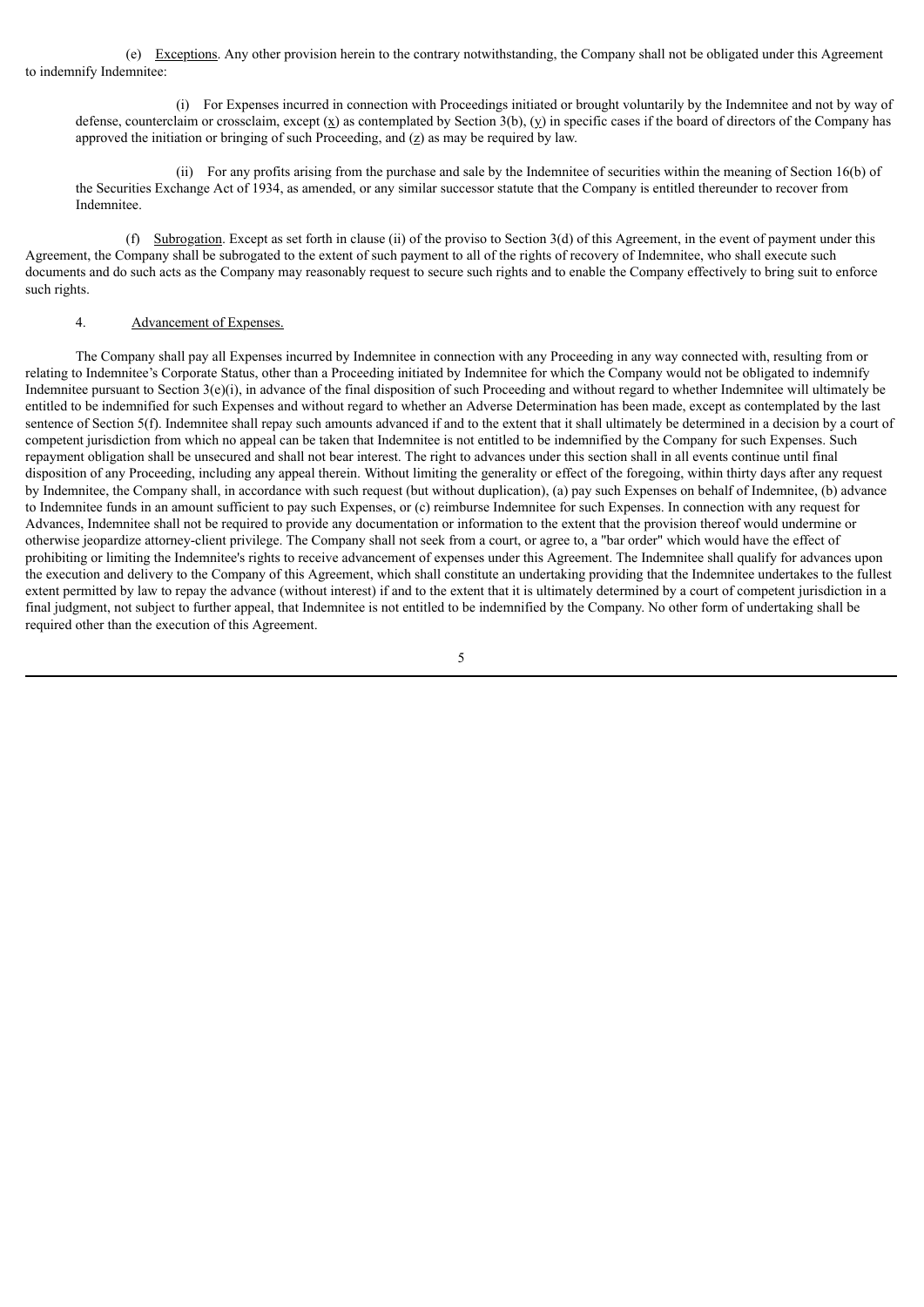## 5. Indemnification Procedure.

(a) Notice of Proceeding; Cooperation. Indemnitee shall give the Company notice in writing as soon as practicable of any Proceeding for which indemnification will or could be sought under this Agreement, provided that any failure or delay in giving such notice shall not relieve the Company of its obligations under this Agreement unless and to the extent that (i) none of the Company and its subsidiaries are party to or aware of such Proceeding and (ii) the Company is materially prejudiced by such failure.

(b) Settlement. The Company will not, without the prior written consent of Indemnitee, which may be provided or withheld in Indemnitee's sole discretion, effect any settlement of any Proceeding against Indemnitee or which could have been brought against Indemnitee unless such settlement solely involves the payment of money by persons other than Indemnitee and includes an unconditional release of Indemnitee from all liability on any matters that are the subject of such Proceeding and an acknowledgment that Indemnitee denies all wrongdoing in connection with such matters. The Company shall not be obligated to indemnify Indemnitee against amounts paid in settlement of a Proceeding against Indemnitee if such settlement is effected by Indemnitee without the Company's prior written consent, which shall not be unreasonably withheld.

(c) Request for Payment; Timing of Payment. To obtain indemnification payments or advances under this Agreement, Indemnitee shall submit to the Company a written request therefor, together with such invoices or other supporting information as may be reasonably requested by the Company and reasonably available to Indemnitee. The Company shall make indemnification payments to Indemnitee no later than 30 days, and advances to Indemnitee no later than five business days, after receipt of the written request of Indemnitee.

(d) Determination. The Company intends that Indemnitee shall be indemnified to the fullest extent permitted by law as provided in Section 3 and that no Determination shall be required in connection with such indemnification. In no event shall a Determination be required in connection with advancement of Expenses pursuant to Section 4 or in connection with indemnification for Expenses incurred as a witness or incurred in connection with any Proceeding or portion thereof with respect to which Indemnitee has been successful on the merits or otherwise. Any decision that a Determination is required by law in connection with any other indemnification of Indemnitee, and any such Determination, shall be made within 30 days after receipt of Indemnitee's written request for indemnification, as follows: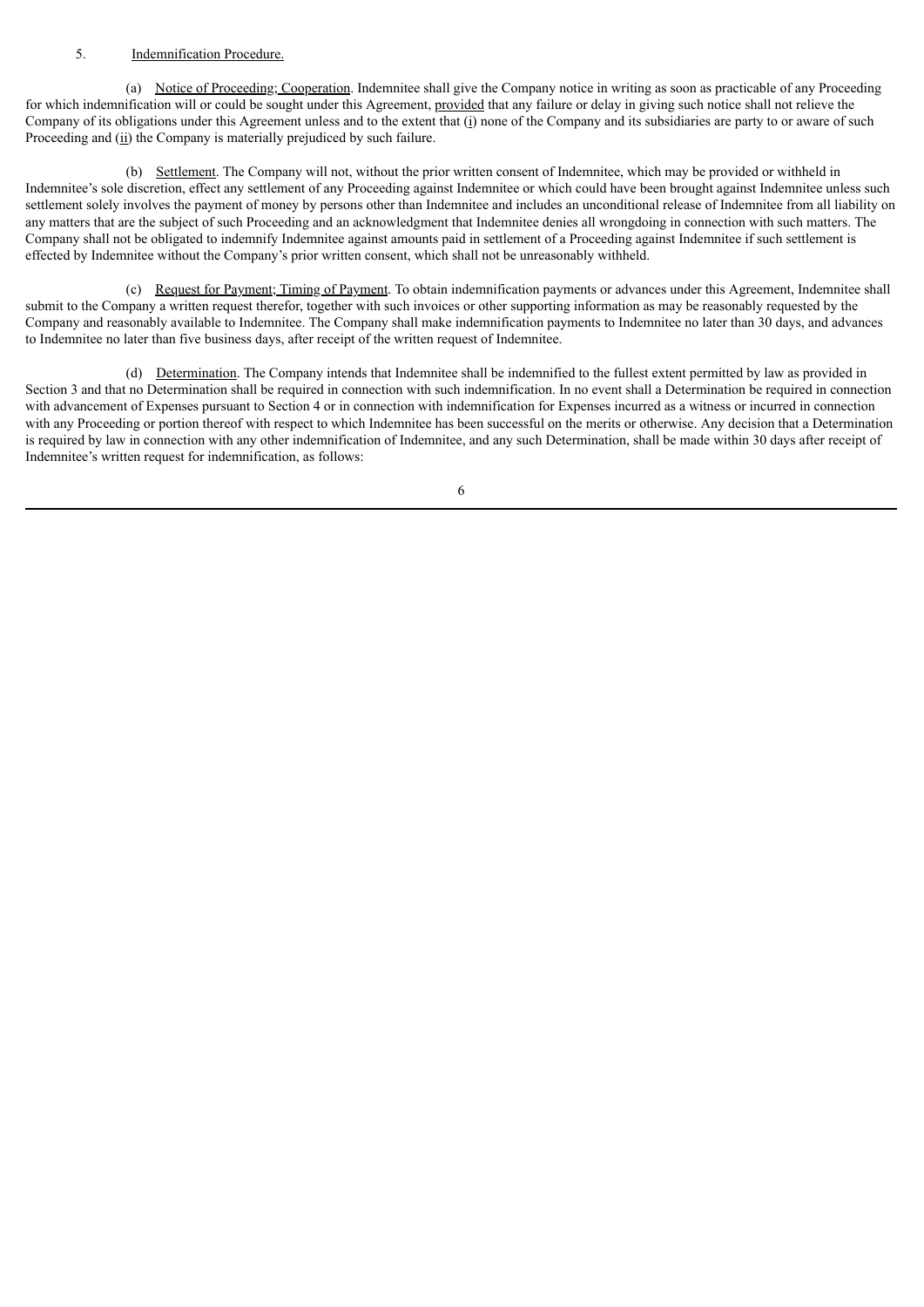(i) If no Change in Control has occurred,  $(\underline{w})$  by a majority vote of the directors of the Company who are not parties to such Proceeding, even though less than a quorum, with the advice of Independent Legal Counsel, or  $(x)$  by a committee of such directors designated by majority vote of such directors, even though less than a quorum, with the advice of Independent Legal Counsel, or (y) if there are no such directors, or if such directors so direct, by Independent Legal Counsel in a written opinion to the Company and Indemnitee, or (z) by the stockholders of the Company.

(ii) If a Change in Control has occurred, by Independent Legal Counsel in a written opinion to the Company and Indemnitee.

The Company shall pay all Expenses incurred by Indemnitee in connection with a Determination.

(e) Independent Legal Counsel. If there has not been a Change in Control, Independent Legal Counsel shall be selected by the board of directors of the Company and approved by Indemnitee (which approval shall not be unreasonably withheld or delayed). If there has been a Change in Control, Independent Legal Counsel shall be selected by Indemnitee and approved by the Company (which approval shall not be unreasonably withheld or delayed). The Company shall pay the fees and expenses of Independent Legal Counsel and indemnify Independent Legal Counsel against any and all expenses (including attorneys' fees), claims, liabilities and damages arising out of or relating to its engagement.

(f) Consequences of Determination; Remedies of Indemnitee. The Company shall be bound by and shall have no right to challenge a Favorable Determination. If an Adverse Determination is made, or if for any other reason the Company does not make timely indemnification payments or advances of Expenses, Indemnitee shall have the right to commence a Proceeding before a court of competent jurisdiction to challenge such Adverse Determination and/or to require the Company to make such payments or advances. Indemnitee shall be entitled to be indemnified for all Expenses incurred in connection with such a Proceeding in accordance with Section 3(b) and to have such Expenses advanced by the Company in accordance with Section 4. If Indemnitee fails to challenge an Adverse Determination, or if Indemnitee challenges an Adverse Determination and such Adverse Determination has been upheld (including, if applicable, by reason of such challenge having been untimely) by a final judgment of a court of competent jurisdiction from which no appeal can be taken, then, to the extent and only to the extent required by such Adverse Determination or final judgment, the Company shall not be obligated to indemnify or advance Expenses to Indemnitee under this Agreement.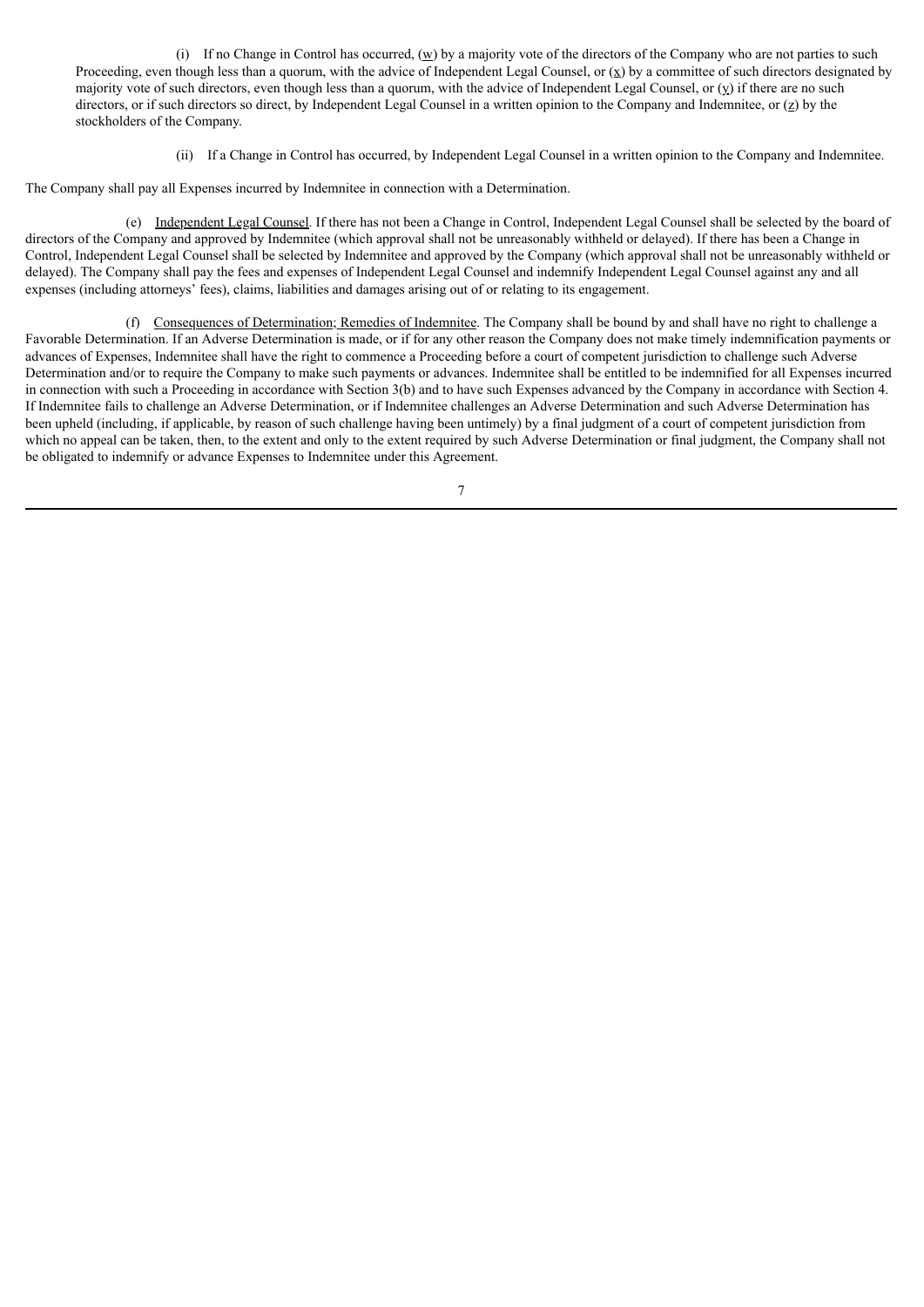(g) Presumptions; Burden and Standard of Proof. In connection with any Determination, or any review of any Determination, by any person, including a court:

(i) It shall be a presumption that a Determination is not required.

(ii) It shall be a presumption that Indemnitee has met the applicable standard of conduct and that indemnification of Indemnitee is proper in the circumstances.

(iii) The burden of proof shall be on the Company to overcome the presumptions set forth in the preceding clauses (i) and (ii), and each such presumption shall be overcome only if the Company establishes that there is no reasonable basis to support it.

(iv) The termination of any Proceeding by judgment, order, finding, settlement (whether with or without court approval) or conviction, or upon a plea of *nolo contendere*, or its equivalent, shall not create a presumption that indemnification is not proper or that Indemnitee did not meet the applicable standard of conduct or that a court has determined that indemnification is not permitted by this Agreement or otherwise.

(v) Neither the failure of any person or persons to have made a Determination nor an Adverse Determination by any person or persons shall be a defense to Indemnitee's claim or create a presumption that Indemnitee did not meet the applicable standard of conduct, and any Proceeding commenced by Indemnitee pursuant to Section 5(f) shall be *de novo* with respect to all determinations of fact and law.

#### 6. Directors and Officers Liability Insurance.

(a) Maintenance of Insurance. For the duration of Indemnitee's service as a director and/or officer of the Company, and thereafter for so long as Indemnitee shall be subject to any pending or possible Proceeding indemnifiable hereunder, the Company shall use commercially reasonable efforts (taking into account the scope and amount of coverage available relative to the cost thereof) to cause to be maintained in effect policies of directors' and officers' liability insurance providing coverage for Indemnitee of the Company that is at least substantially comparable in scope and amount to that provided by the Company's current policies of directors' and officers' liability insurance. Upon request, the Company shall provide Indemnitee with a copy of all directors' and officers' liability insurance applications, binders, policies, declarations, endorsements and other related materials, and will notify Indemnitee of any material changes that have been made to such documents. In all policies of directors' and officers' liability insurance obtained by the Company, Indemnitee shall be named as an insured in such a manner as to provide Indemnitee the same rights and benefits, subject to the same limitations, as are accorded to the directors and officers of the Company most favorably insured by such policy.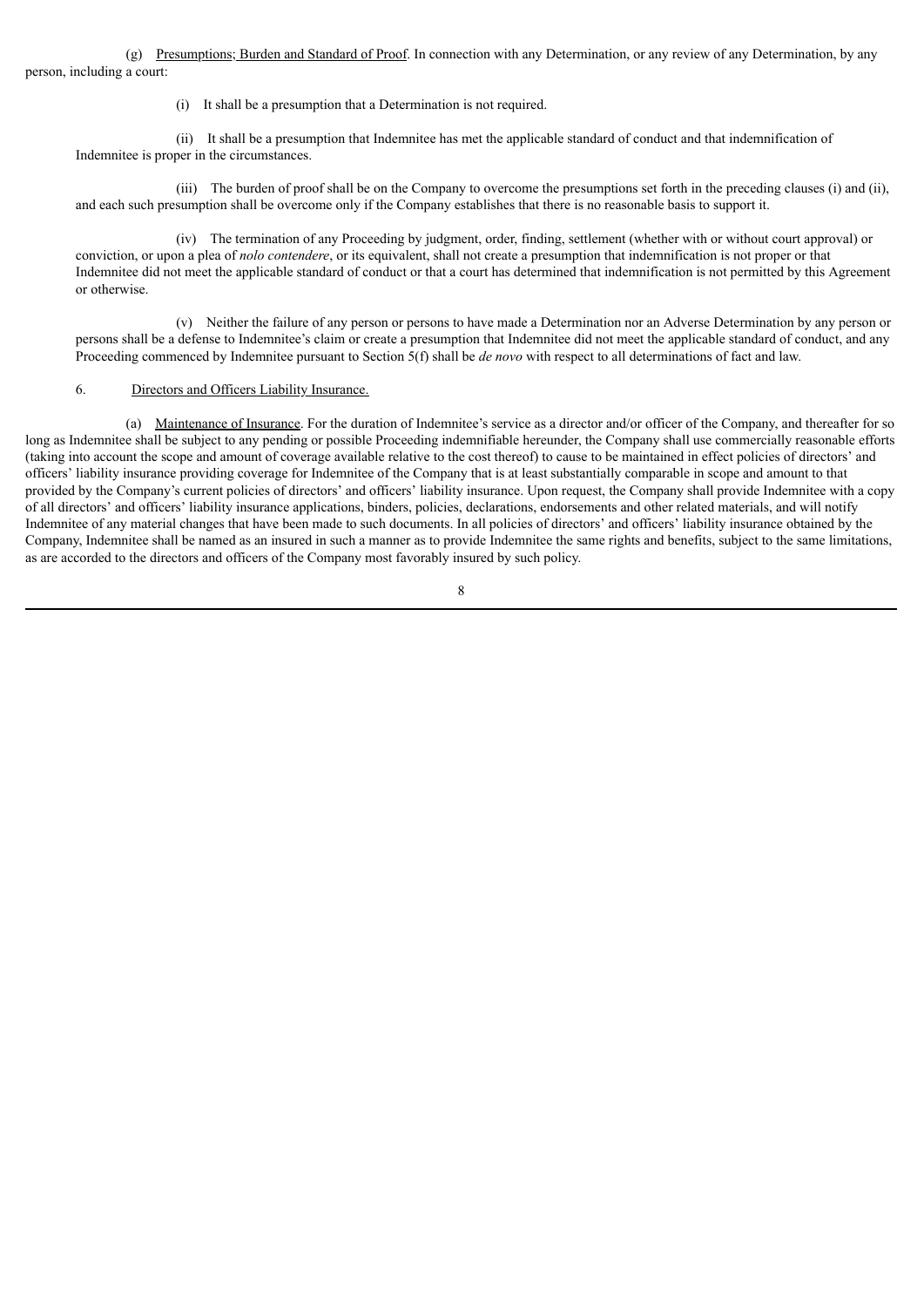(b) Notice to Insurers. Upon receipt of notice of a Proceeding pursuant to Section 5(a), the Company shall give or cause to be given prompt notice of such Proceeding to all insurers providing liability insurance in accordance with the procedures set forth in all applicable or potentially applicable policies. The Company shall thereafter take all necessary action to cause such insurers to pay all amounts payable in accordance with the terms of such policies.

### 7. Exculpation, etc.

(a) Limitation of Liability. Indemnitee shall not be personally liable to the Company or any of its subsidiaries or to the stockholders of the Company or any such subsidiary for monetary damages for breach of fiduciary duty as a director of the Company or any such subsidiary; provided, however, that the foregoing shall not eliminate or limit the liability of the Indemnitee (i) for any breach of the Indemnitee's duty of loyalty to the Company or such subsidiary or the stockholders thereof; (ii) for acts or omissions not in good faith or which involve intentional misconduct or a knowing violation of the law; (iii) under Section 174 of the DGCL or any similar provision of other applicable corporation law; or (iv) for any transaction from which the Indemnitee derived an improper personal benefit. If the DGCL or such other applicable law shall be amended to permit further elimination or limitation of the personal liability of directors, then the liability of the Indemnitee shall, automatically, without any further action, be eliminated or limited to the fullest extent permitted by the DGCL or such other applicable law as so amended.

(b) Period of Limitations. No legal action shall be brought and no cause of action shall be asserted by or in the right of the Company or any of its subsidiaries against Indemnitee or Indemnitee's estate, spouse, heirs, executors, personal or legal representatives, administrators or assigns after the expiration of two years from the date of accrual of such cause of action, and any claim or cause of action of the Company shall be extinguished and deemed released unless asserted by the timely filing of a legal action within such two-year period, provided that if any shorter period of limitations is otherwise applicable to any such cause of action, such shorter period shall govern.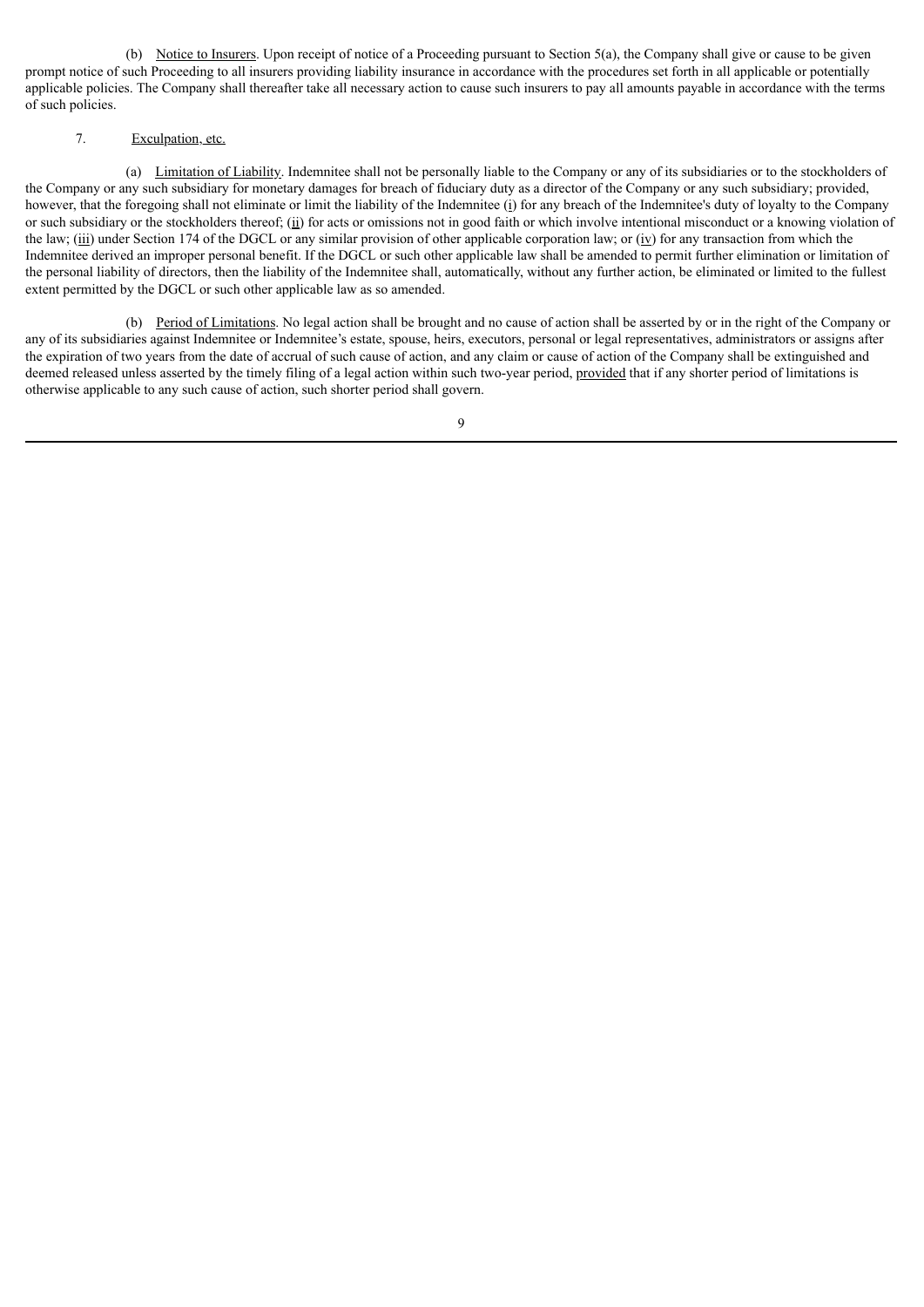#### 8. Miscellaneous.

(a) Severability/No Imputation. If any provision or provisions of this Agreement shall be held to be invalid, illegal or unenforceable for any reason whatsoever: (i) the validity, legality and enforceability of the remaining provisions of this Agreement (including without limitation, each portion of any section of this Agreement containing any such provision held to be invalid, illegal or unenforceable, that is not itself invalid, illegal or unenforceable) shall not in any way be affected or impaired thereby and shall remain enforceable to the fullest extent permitted by law; ( $\dot{u}$ ) such provision or provisions shall be deemed reformed to the extent necessary to conform to applicable law and to give the maximum effect to the intent of the parties hereto; and (iii) to the fullest extent possible, the provisions of this Agreement (including, without limitation, each portion of any section of this Agreement containing any such provision held to be invalid, illegal or unenforceable, that is not itself invalid, illegal or unenforceable) shall be construed so as to give effect to the intent manifested thereby. The knowledge and/or actions, or failure to act, of any director, officer, agent or employee of the Corporation or the Corporation itself shall not be imputed to Indemnitee for purposes of determining any rights under this Agreement.

(b) Monetary Damages Insufficient/Specific Performance. The Company and Indemnitee agree that a monetary remedy for breach of this Agreement may be inadequate, impracticable and difficult of proof, and further agree that such breach may cause Indemnitee irreparable harm. Accordingly, the parties hereto agree that Indemnitee may enforce this Agreement by seeking injunctive relief and/or specific performance hereof, without any necessity of showing actual damage or irreparable harm (having agreed that actual and irreparable harm will result in not forcing the Company to specifically perform its obligations pursuant to this Agreement) and that by seeking injunctive relief and/or specific performance, Indemnitee shall not be precluded from seeking or obtaining any other relief to which he may be entitled. The Company and Indemnitee further agree that Indemnitee shall be entitled to such specific performance and injunctive relief, including temporary restraining orders, preliminary injunctions and permanent injunctions, without the necessity of posting bonds or other undertaking in connection therewith. The Company acknowledges that in the absence of a waiver, a bond or undertaking may be required of Indemnitee by the Court, and the Company hereby waives any such requirement of a bond or undertaking. If Indemnitee seeks mandatory injunctive relief, it shall not be a defense to enforcement of the Company's obligations set forth in this Agreement that Indemnitee has an adequate remedy at law for damages.

(c) Determination of Good Faith/Safe Harbor. For purposes of any determination of good faith, Indemnitee shall be presumed to have acted in good faith if Indemnitee's action is based on the records or books of account of the Company, including financial statements, or on information supplied to Indemnitee by the officers of the Company in the course of their duties, or on the advice of legal counsel for the Company or the board of directors or counsel selected by any committee of the board of directors or on information or records given or reports made to the Company by an independent certified public accountant or by an appraiser, investment banker, compensation consultant, or other expert selected with reasonable care by the Company or the board of directors or any committee of the board of directors. The provisions of this Section 8(c) shall not be deemed to be exclusive or to limit in any way the other circumstances in which the Indemnitee may be deemed to have met the applicable standard of conduct. Whether or not the foregoing provisions of this Section are satisfied, it shall in any event be presumed that Indemnitee has at all times acted in good faith and in a manner he or she reasonably believed to be in or not opposed to the best interests of the Company.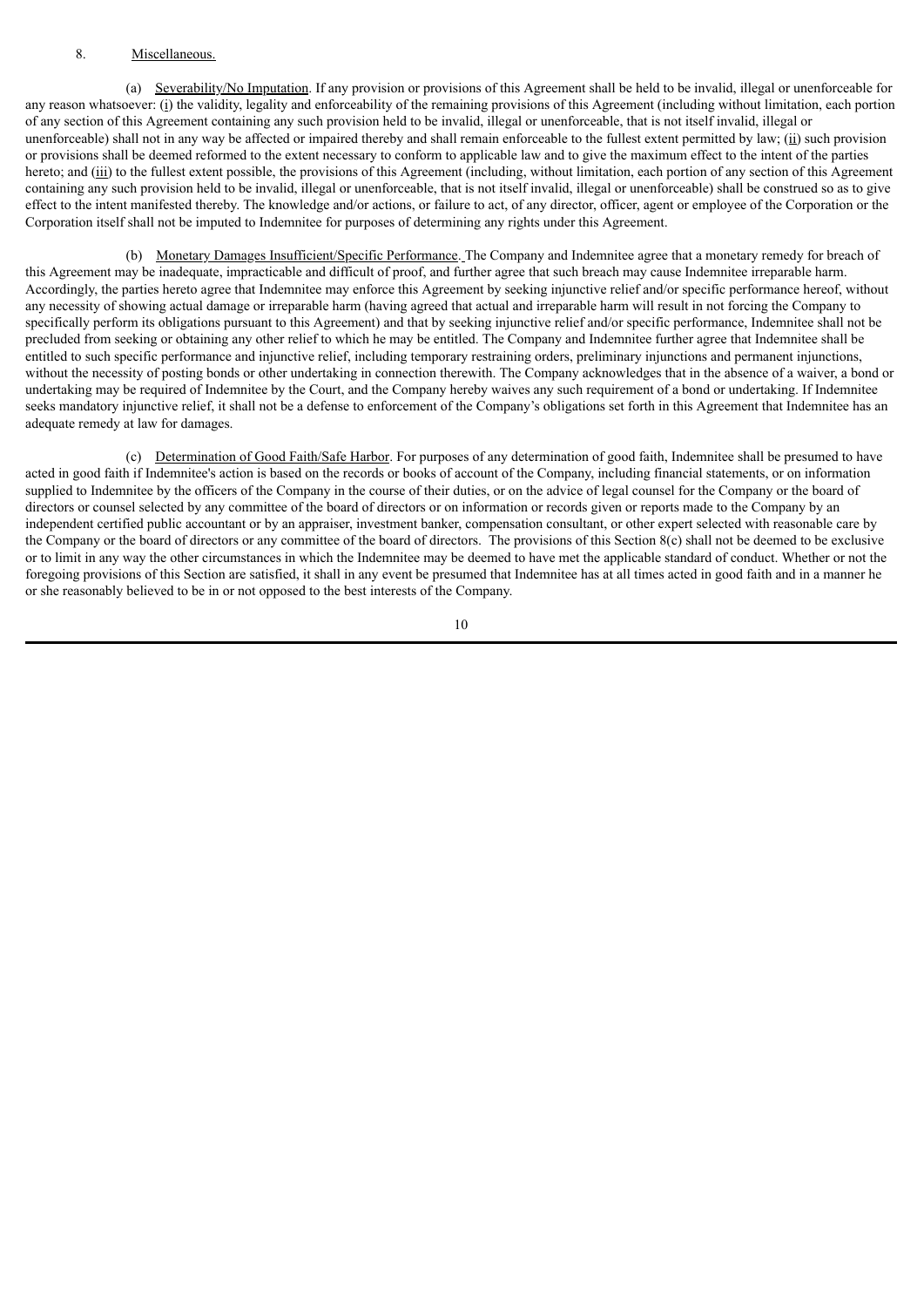(d) Notices. All notices, requests, demands and other communications under this Agreement shall be in writing and shall be deemed duly given (i) on the date of delivery if delivered personally or by email, upon confirmation of receipt, (ii) on the first business day following the date of dispatch if delivered by a recognized next-day courier service or (iii) on the third business day following the date of mailing if delivered by domestic registered or certified mail, properly addressed, or on the fifth business day following the date of mailing if sent by airmail from a country outside of North America,  $(\underline{x})$  to Indemnitee as shown on the signature page of this Agreement or as subsequently modified by written notice from Indemnitee to the Company, or  $(y)$  to the Company at the address shown on the signature page of this Agreement or, if different, such other address most recently listed as the Company's principal executive offices in its filings with the Securities and Exchange Commission.

(e) Amendment and Termination. No amendment, modification, termination or cancellation of this Agreement shall be effective unless it is in writing signed by all the parties hereto. No waiver of any of the provisions of this Agreement shall be effective unless executed in writing by the party sought to be bound, and no such waiver shall be deemed or shall constitute a waiver of any other provisions hereof (whether or not similar), nor shall such waiver constitute a continuing waiver.

(f) Successors and Assigns. This Agreement shall be binding upon the Company and its respective successors and assigns, including without limitation any acquiror of all or substantially all of the Company's assets or business and any survivor of any merger or consolidation to which the Company is party, and shall inure to the benefit of the Indemnitee and the Indemnitee's estate, spouse, heirs, executors, personal or legal representatives, administrators and assigns. The Company shall require and cause any such successor, by written agreement in form and substance satisfactory to Indemnitee, expressly to assume and agree to perform this Agreement to the fullest extent permitted by law, and the Company shall not permit any such purchase of assets or business, acquisition of securities or merger or consolidation to occur until such written agreement has been executed and delivered. No such assumption and agreement shall relieve the Company of any of its obligations hereunder, and this Agreement shall not otherwise be assignable by the Company.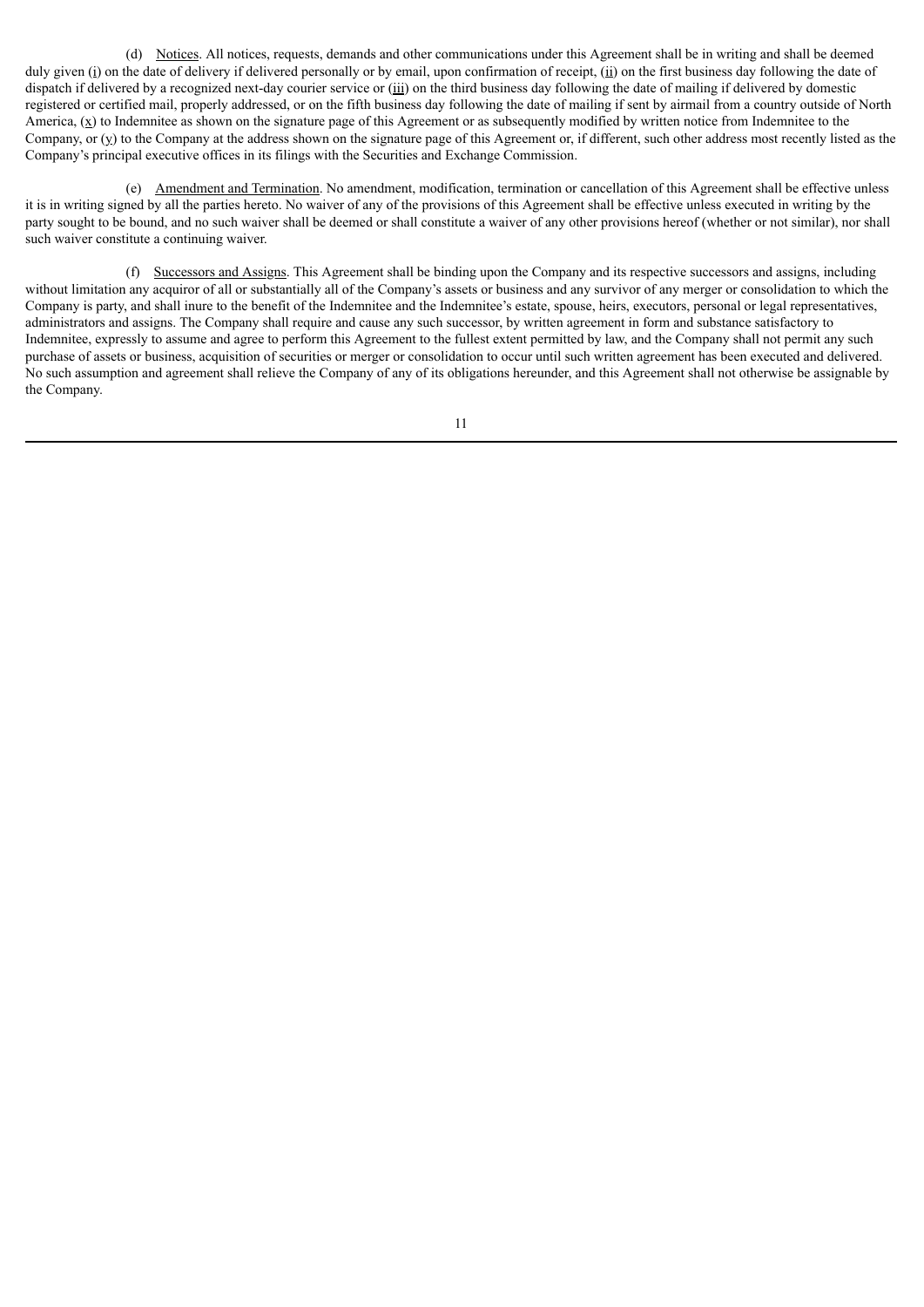(g) Choice of Law; Consent to Jurisdiction. This Agreement shall be governed by and its provisions construed in accordance with the laws of the State of Delaware, as applied to contracts between Delaware residents entered into and to be performed entirely within Delaware, without regard to the conflict of law principles thereof. The Company and Indemnitee each hereby irrevocably consents to the jurisdiction of the courts of the State of Delaware for all purposes in connection with any Proceeding which arises out of or relates to this Agreement and agree that any action instituted under this Agreement shall be brought only in the state courts of the State of Delaware.

(h) Integration and Entire Agreement. This Agreement sets forth the entire understanding between the parties hereto and supersedes and merges all previous written and oral negotiations, commitments, understandings and agreements relating to the subject matter hereof between the parties hereto, provided that the provisions hereof shall not supersede the provisions of the Company's certificate of incorporation or bylaws, any agreement, any vote of stockholders or directors, the DGCL or other applicable law, to the extent any such provisions shall be more favorable to Indemnitee than the provisions hereof.

(i) Counterparts. This Agreement may be executed in one or more counterparts, each of which shall constitute an original.

(j) Effectiveness. Without limiting anything in this agreement, the indemnification and other rights provided to the Indemnitee pursuant to this Agreement shall apply to all acts or omissions of the Indemnitee from and after the time that the Indemnitee's Corporate Status first commenced.

(k) Information Sharing. If Indemnitee is the subject of or is implicated in any way during an investigation, whether formal or informal, the Company shall promptly notify the Indemnitee of such investigation. The Company shall further share with Indemnitee any information it has turned over to any third parties concerning the investigation ("Shared Information") at the time such information is so furnished. By executing this agreement, Indemnitee agrees that such Shared Information is material non-public information that Indemnitee is obligated to hold in confidence and may not disclose publicly; provided, however, that Indemnitee is permitted to use the Shared Information and to disclose such Shared information to Indemnitee's legal counsel and third parties solely in connection with defending Indemnitee from legal liability.

[Remainder of this page intentionally left blank.]